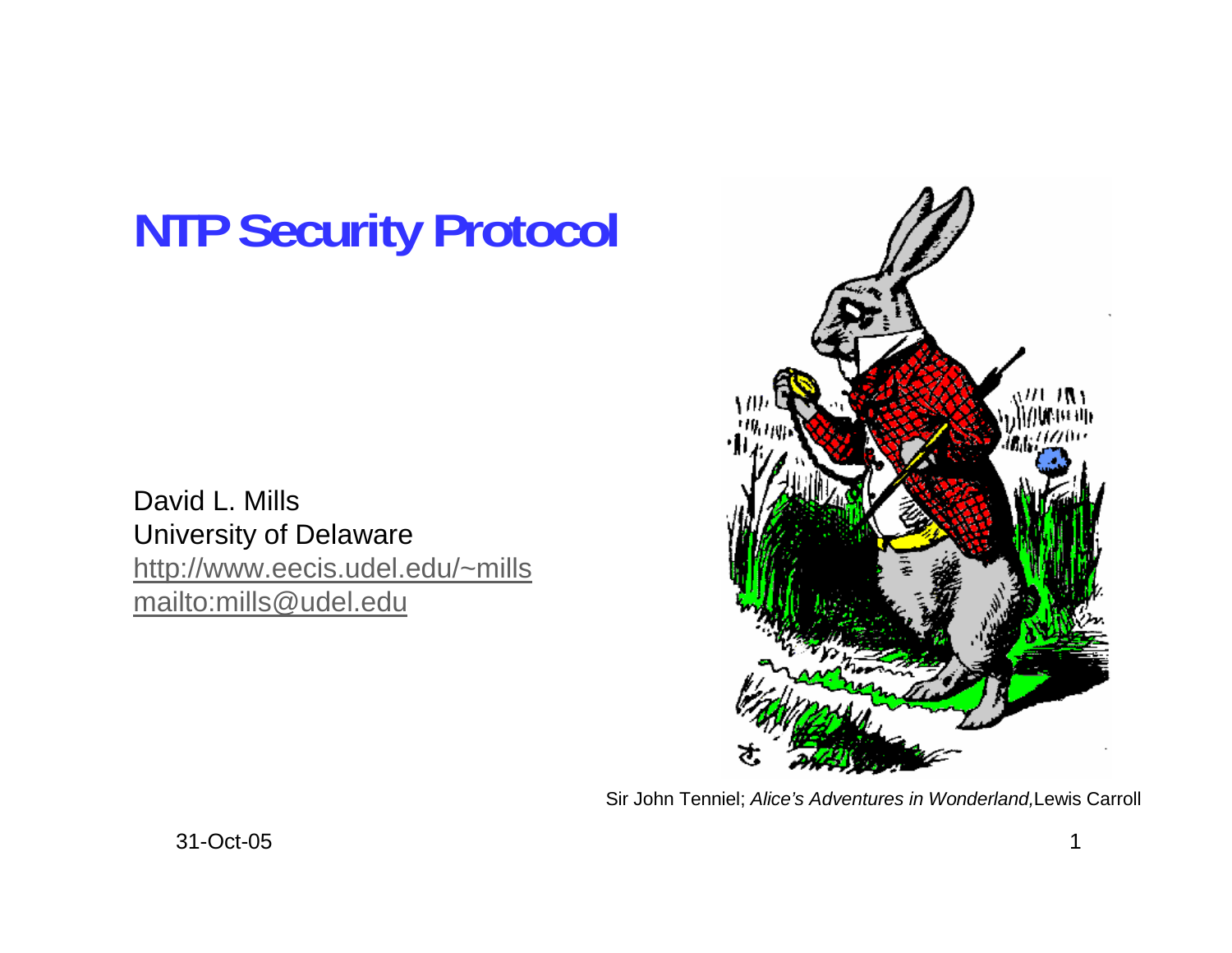

- o It must interoperate with the existing NTP architecture model and protocol design. In particular, it must support the symmetric key scheme described in RFC-1305.
- o It must provide for the independent collection of cryptographic values and time values. A NTP packet is accepted for processing only when the required cryptographic values have been obtained and verified and the NTP header has passed all sanity checks.
- o It must not significantly degrade the potential accuracy of the NTP synchronization algorithms. In particular, it must not make unreasonable demands on the network or host processor and memory resources.
- o It must be resistant to cryptographic attacks, specifically those identified in the security model above. In particular, it must be tolerant of operational or implementation variances, such as packet loss or misorder, or suboptimal configurations.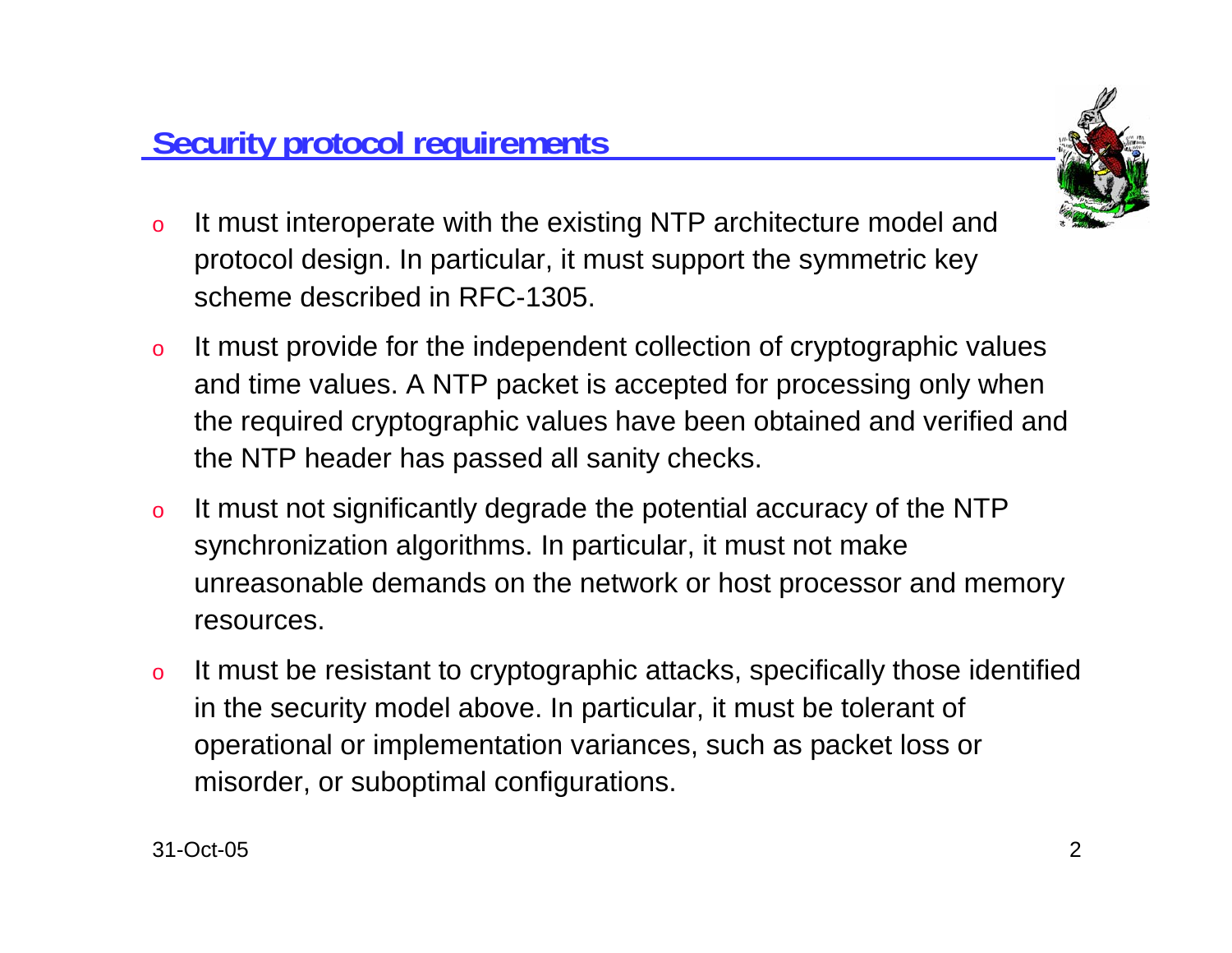## **Security protocol requirements (continued)**



- oIt must build on a widely available suite of cryptographic algorithms, yet be independent of the particular choice. In particular, it must not require data encryption other than incidental to signature and cookie encryption operations.
- o It must function in all the modes supported by NTP, including client/server, symmetric and broadcast modes.
- o It must not require intricate per-client or per-server configuration other than the availability of the required cryptographic keys and certificates.
- o The reference implementation must contain provisions to generate cryptographic key files specific to each client and server.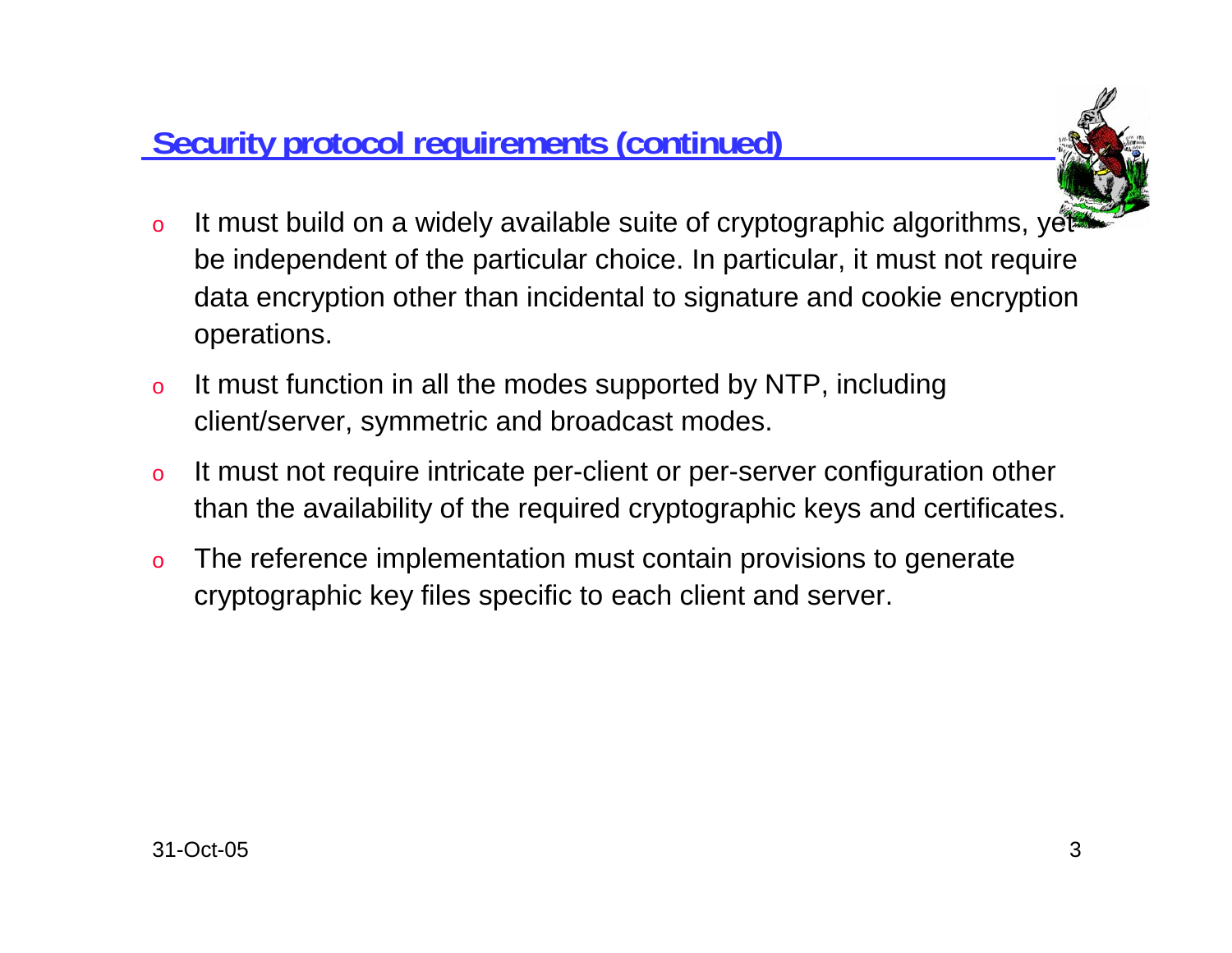

- o NTP and Autokey protocols work independently for each client, with tentative outcomes confirmed only after both succeed.
- o Public keys and certificates are obtained and verified relatively infrequently using X.509 certificates and certificate trails.
- oSession keys are derived from public keys using fast algorithms.
- o Each NTP message is individually authenticated using session key and message digest (keyed MD5).
- o A proventic trail is a sequence of NTP servers each synchronized and cryptographically verified to the next lower stratum server and ending on one or more trusted servers.
- o Proventic trails are constructed from each server to the trusted hosts at decreasing stratum levels.
- o When server time and at least one proventic trail are verified, the host is admitted to the population used to synchronize the system clock.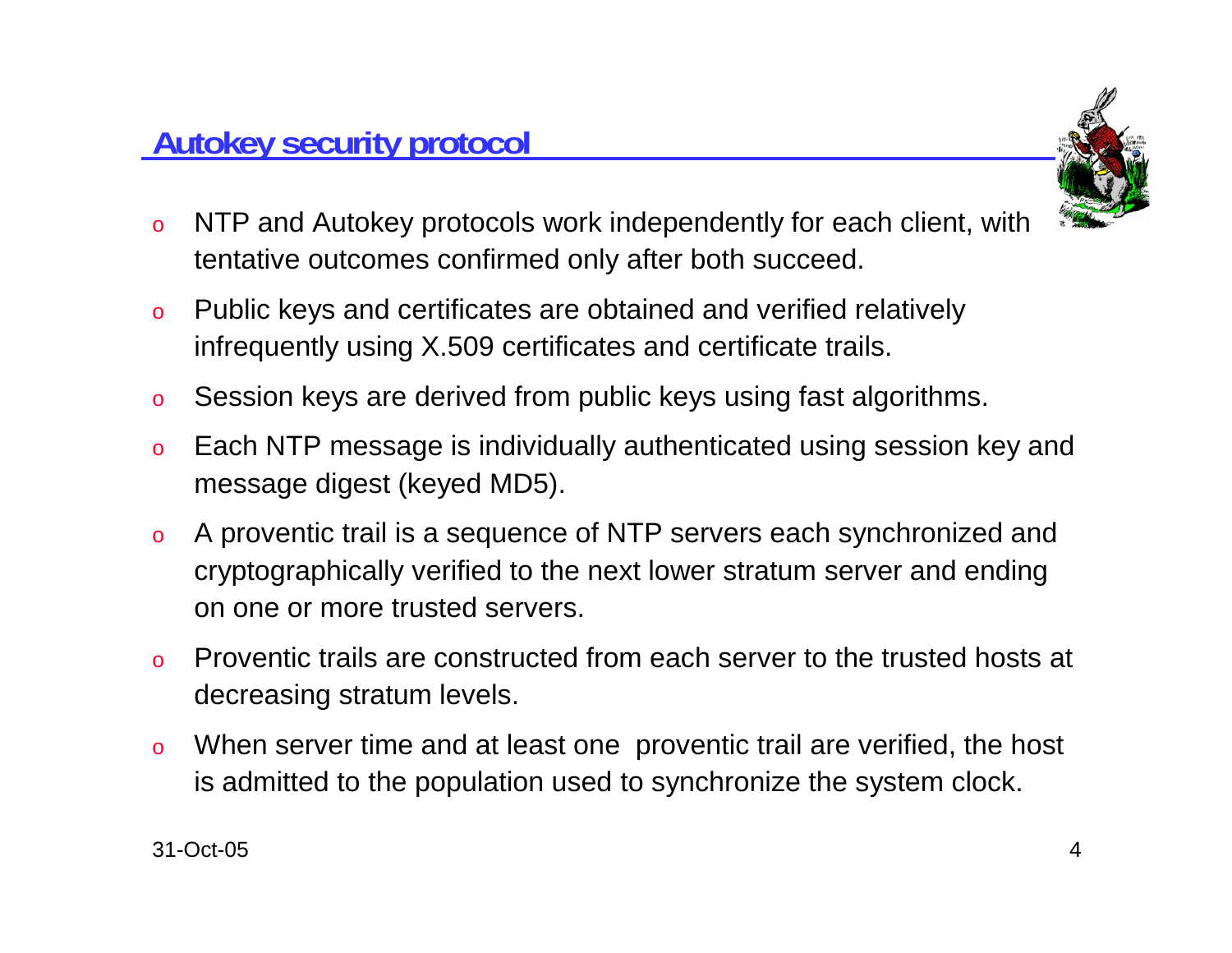

- oNTPv4 session keys have four 32-bit words (16 octets total).
- o The session key value is the 16-octet MD5 message digest of the session key.
- o Key IDs have pseudo-random values and are used only once. A special key ID value of zero is used as a crypto-NAK reply.
- o In broadcast modes and in any message including an extension field, the cookie has a public value (zero). These messages are always signed.
- o In client/server modes the cookie is a hash of the addresses and a private value.
- o In symmetric modes the cookie is a random roll; in case both peers generate cookies, the agreed cookie is the EXOR of the two values.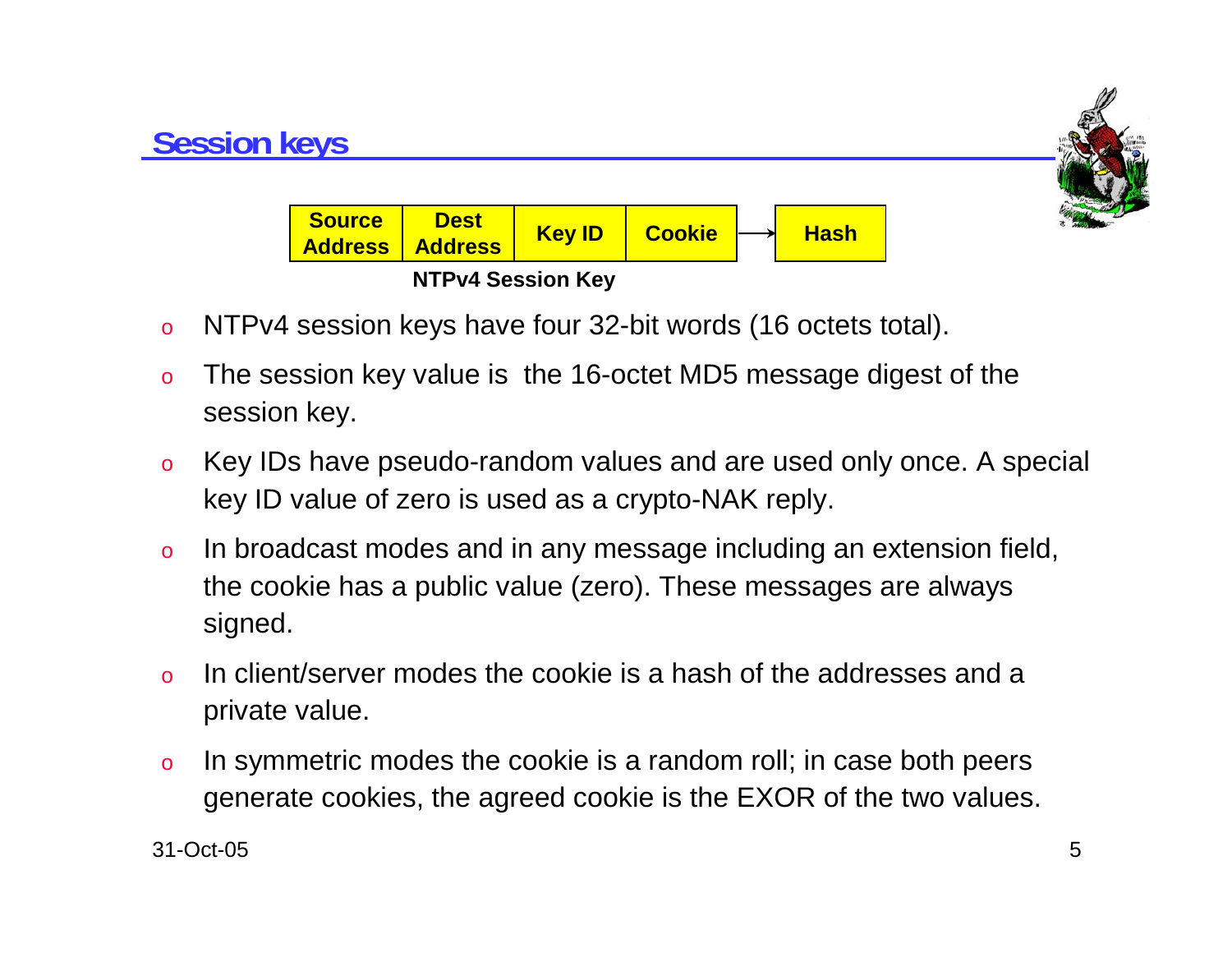

- o The server generates a cookie unique to the client and server addresses and its own private value. It returns the cookie, signature and timestamp to the client in an extension field.
- o The cookie is transmitted from server to client encrypted by the clien public key.
- oThe server uses the cookie to validate requests and construct replies.
- o The client uses the cookie to validate the reply and checks that the request key ID matches the reply key ID.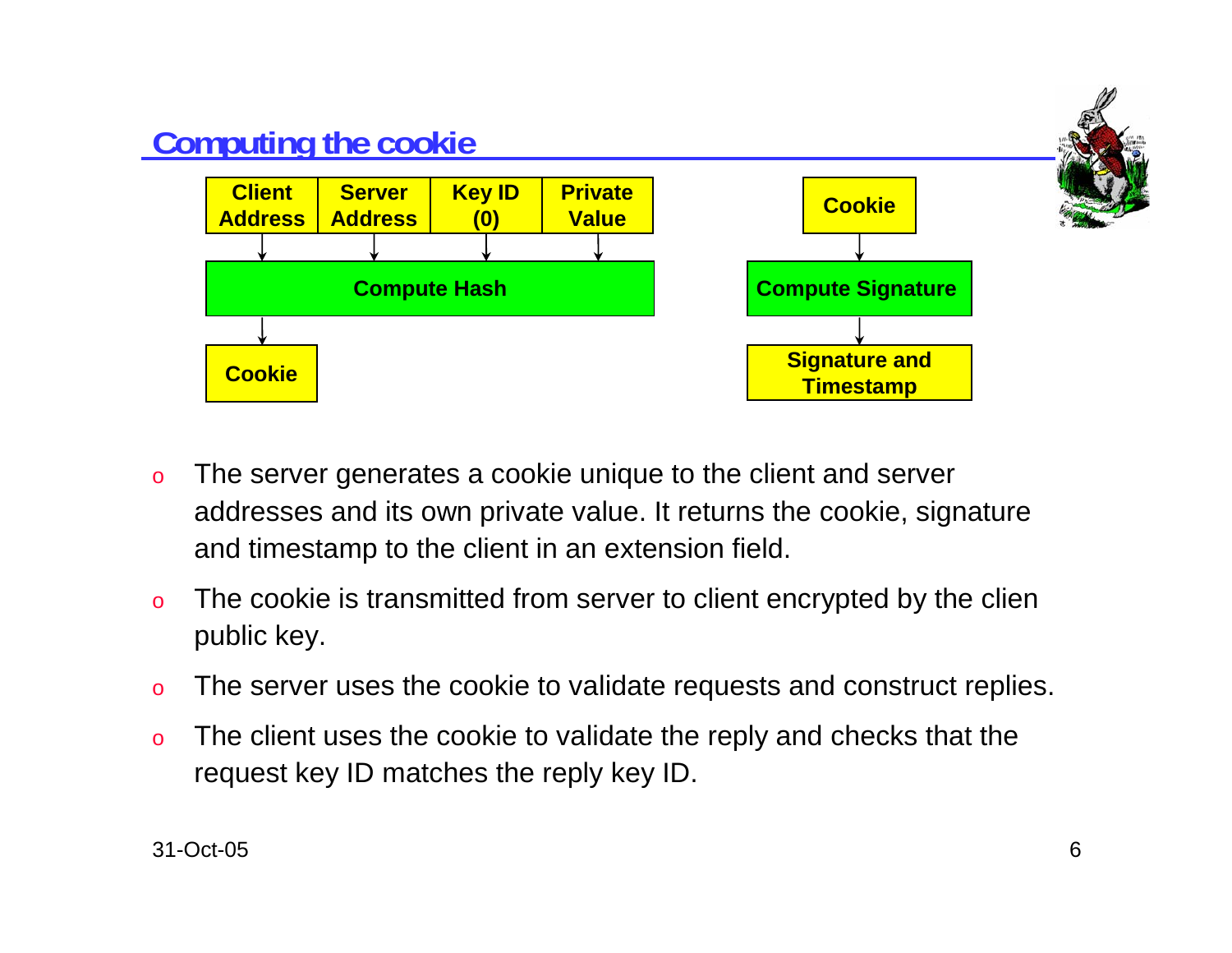

- o The server rolls a random 32-bit seed as the initial key ID and selects the cookie. Messages with a zero cookie contain only public values.
- o The initial session key is constructed using the given addresses, cookie and initial key ID. The session key value is stored in the key cache.
- o The next session key is constructed using the first four octets of the session key value as the new key ID. The server continues to generate the full list.
- o The final index number and last key ID are provided in an extension field with signature and timestamp.

31-Oct-05 $5$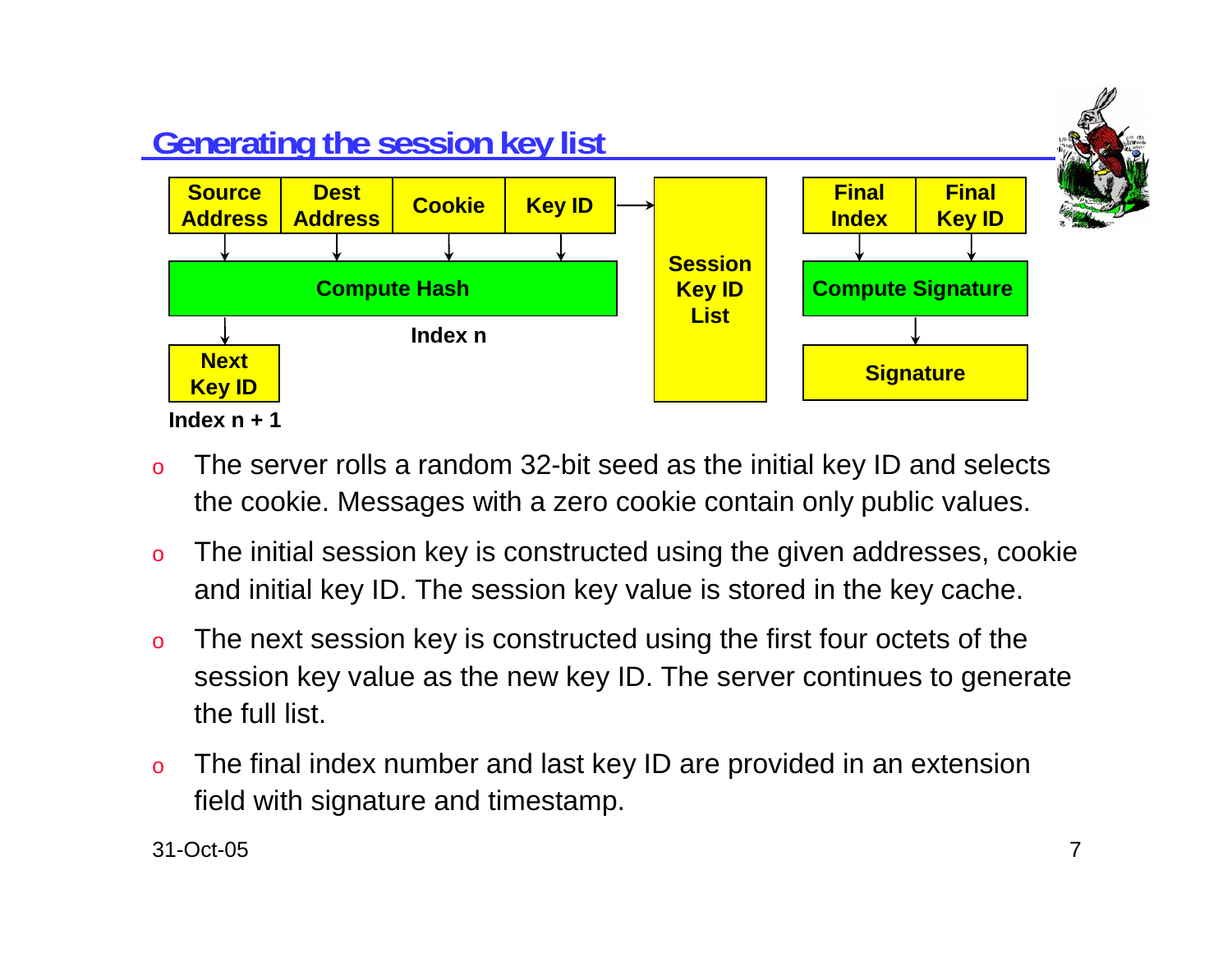

- o The message authenticator code (MAC) consists of the MD5 message digest of the NTP header and extension fields using the session key ID and value stored in the key cache.
- o The server uses the session key ID list in reverse order and discards each key value after use.
- o An extension field containing the last index number and key ID is included in the first packet transmitted (last on the list).
- oThis extension field can be provided upon request at any time.
- oWhen all entries in the key list are used, a new one is generated.

31-Oct-058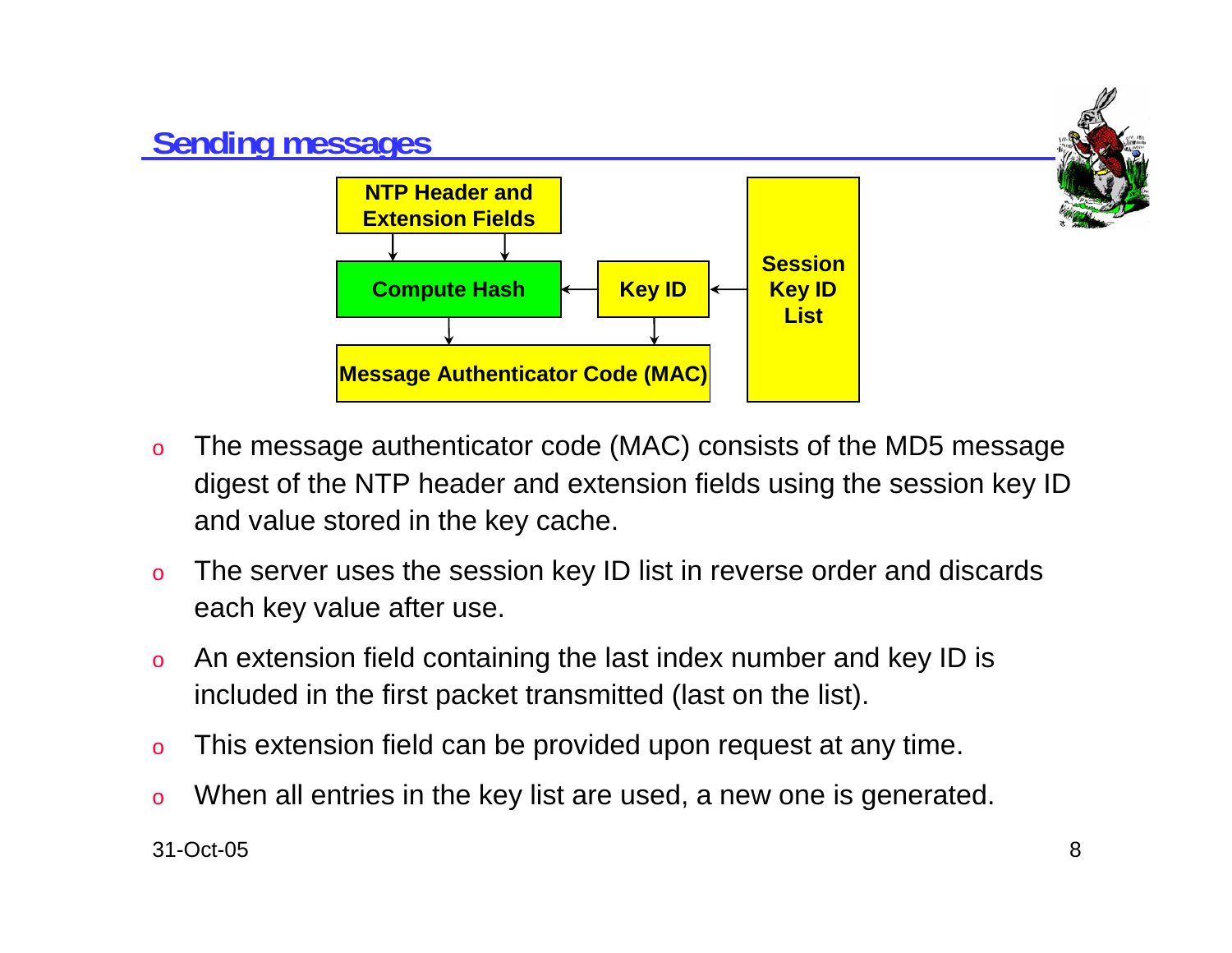

- o The intent is not to hide the message contents, just verify where it came from and that it has not been modified in transit.
- o The MAC message digest is compared with the computed digest of the NTP header and extension fields using the session key ID in the MAC and the key value computed from the addresses, key ID and cookie.
- o If the cookie is zero, the message contains public values. Anybody can validate the message or make a valid message containing any values.
- o If the cookie has been determined by secret means, nobody except the parties to the secret can validate a message or make a valid message.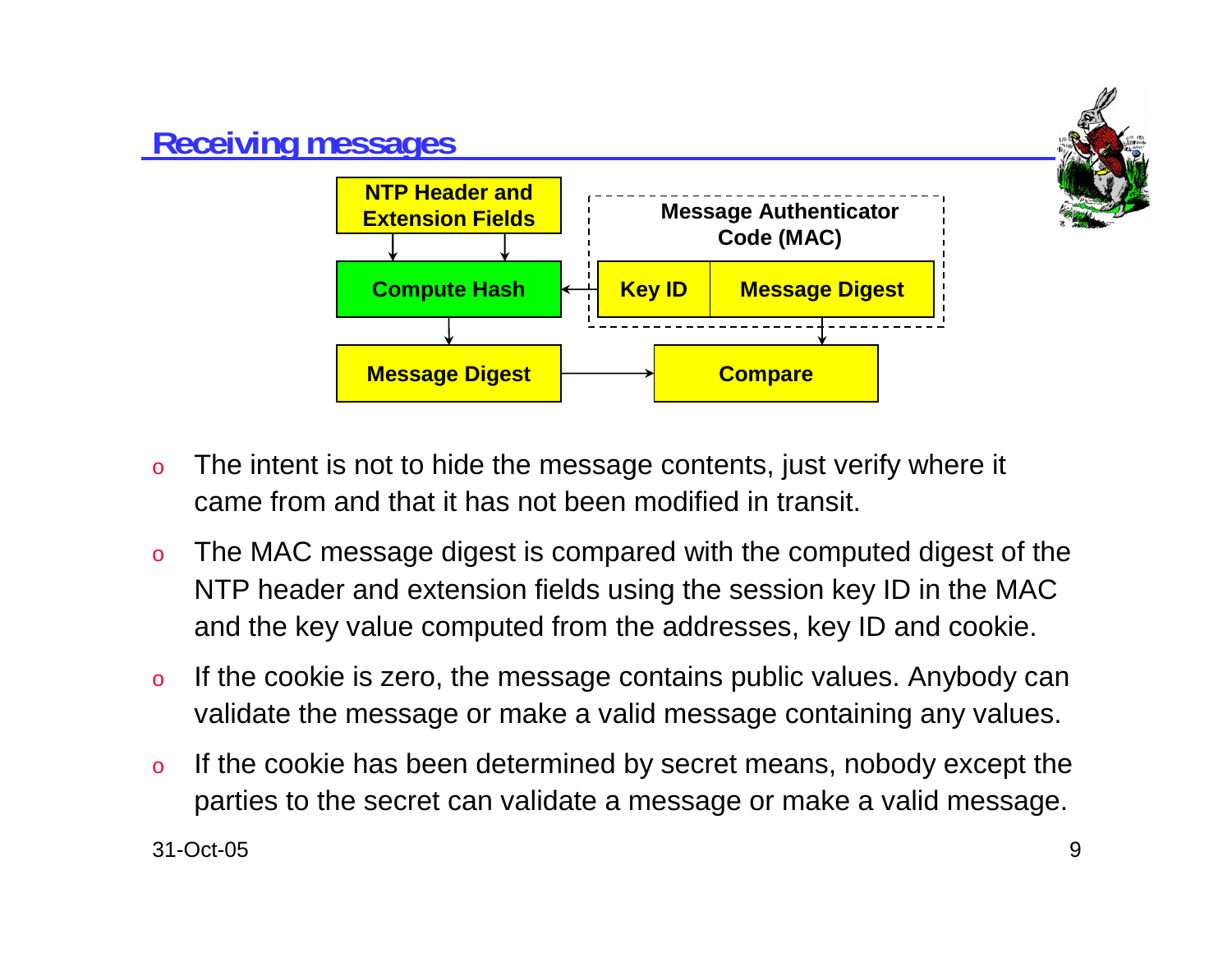

## **NTP protocol header and timestamp formats**



| LI          | leap warning indicator |
|-------------|------------------------|
| VN          | version number (4)     |
| Strat       | stratum $(0-15)$       |
| Poll        | poll interval (log2)   |
| <b>Prec</b> | precision (log2)       |

**NTP Timestamp Format (64 bits)**

**Seconds (32) Fraction (32)**

**Value is in seconds and fraction**

**since 0h 1 January 1900**

### **NTP v4 Extension Field**

**Extension Field(padded to 32-bit boundary) Field Type Length**

**Last field padded to 64-bit boundary**

**NTP v3 and v4NTP v4 only authentication only**

**Authenticator uses MD5 cryptosum of NTP header plus extension fields (NTPv4)**

31-Oct-05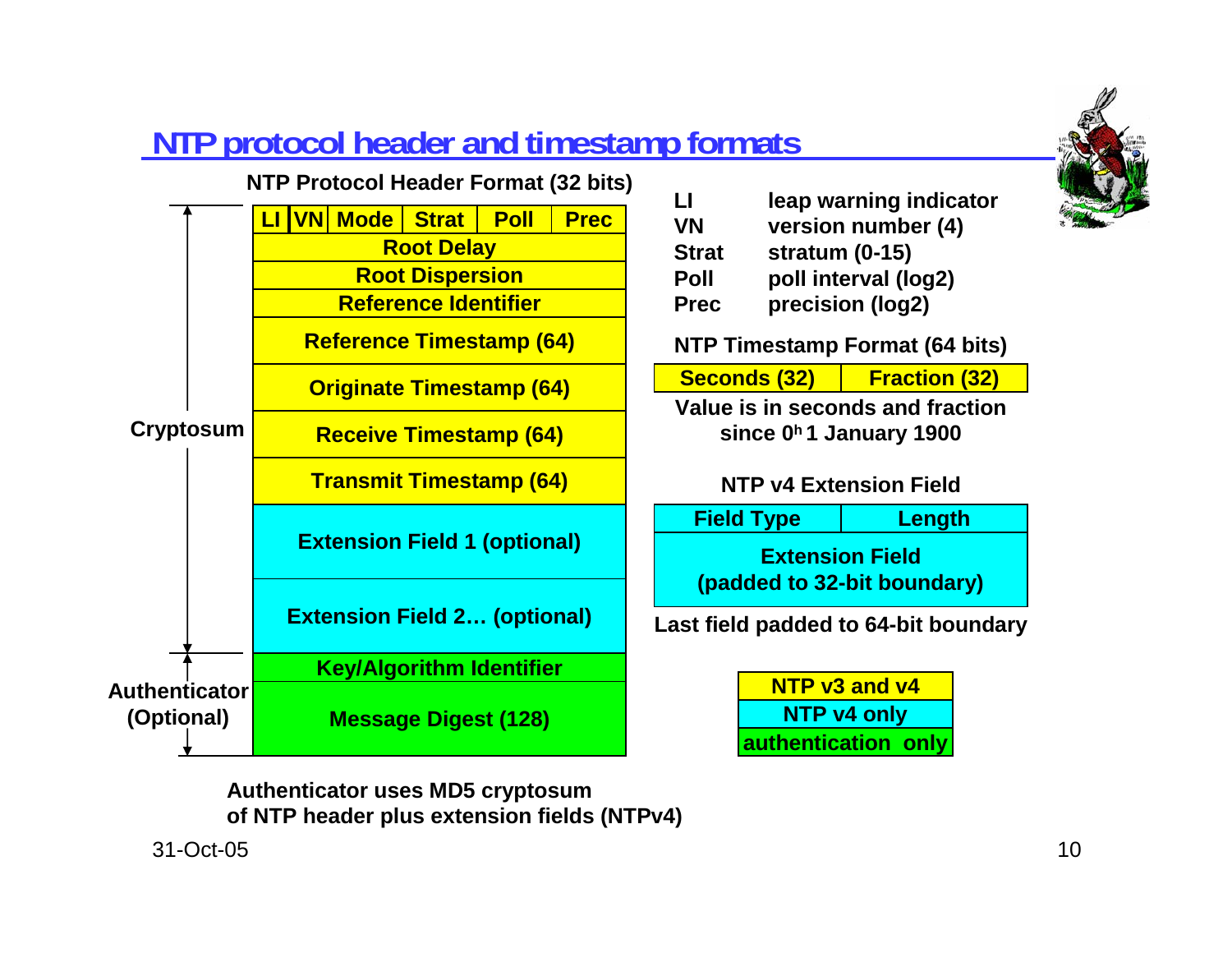## **NTPv4 extension fields**





- o New extension fields format defined for NTP Version 4
	- $\bullet$ Fields are processed in order.
	- •Requests may be transmitted with or without value fields.
	- •Last field padded to 64-bit boundary; all others padded to 32-bit boundary.
	- •Field length covers all payload and padding.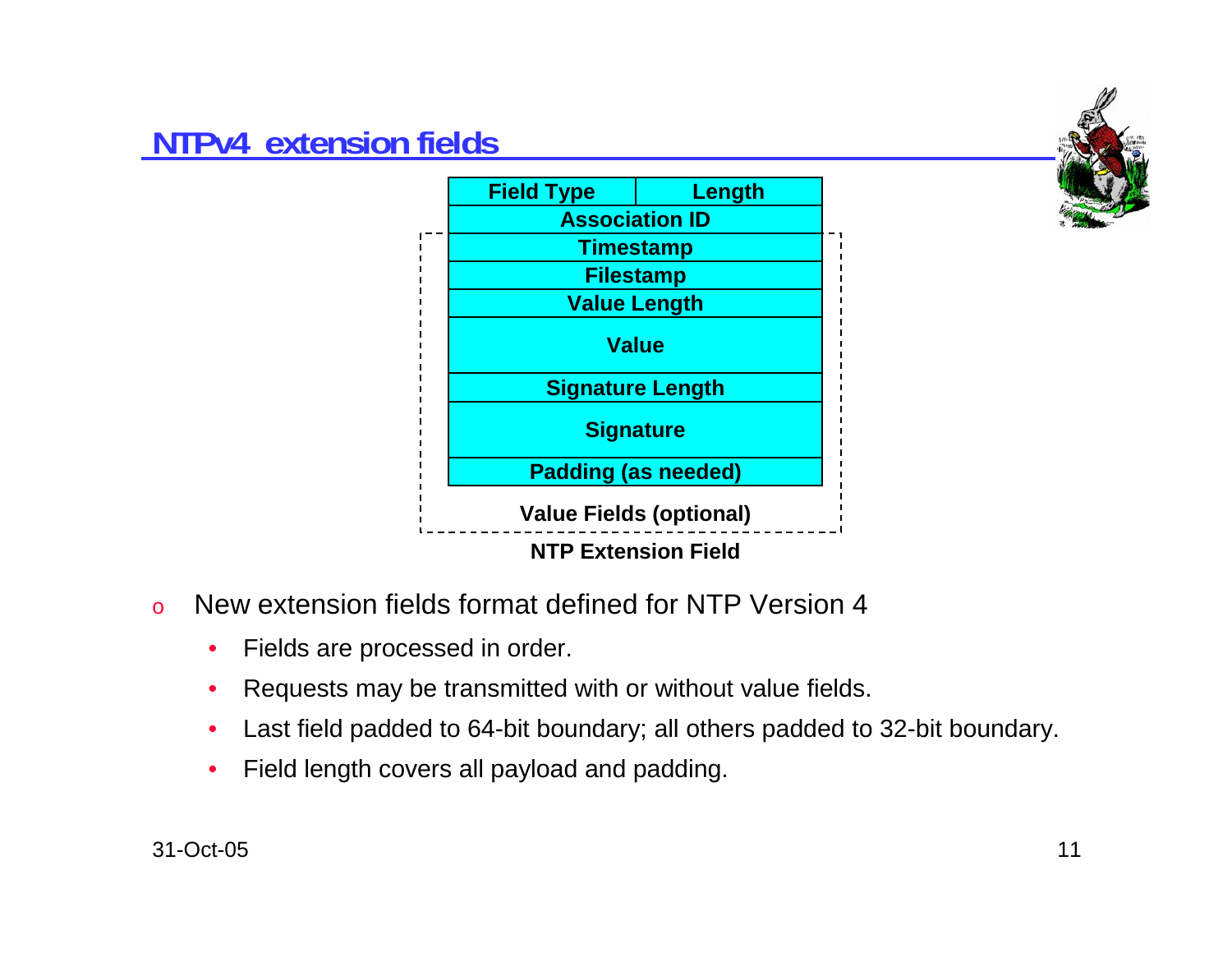

## **Host status word**

| 0                    | 16            | 24 | 28                |
|----------------------|---------------|----|-------------------|
| Digest/Signature NID | <b>Client</b> |    | <b>Ident Host</b> |

- o Host status word is constructed at initialization time.
	- $\bullet$ Client and server exchange status words with offered identity schemes
	- $\bullet$ Both client and server agree on the same scheme
- o Digest/Signature NID
	- •16 bits for Network ID of the message digest/signature encryption scheme
- o**Client** 
	- •8 bits available for client Autokey protocol operations
- o Host
	- $\bullet$ 8 bits available for host Autokey operations and offered identity scheme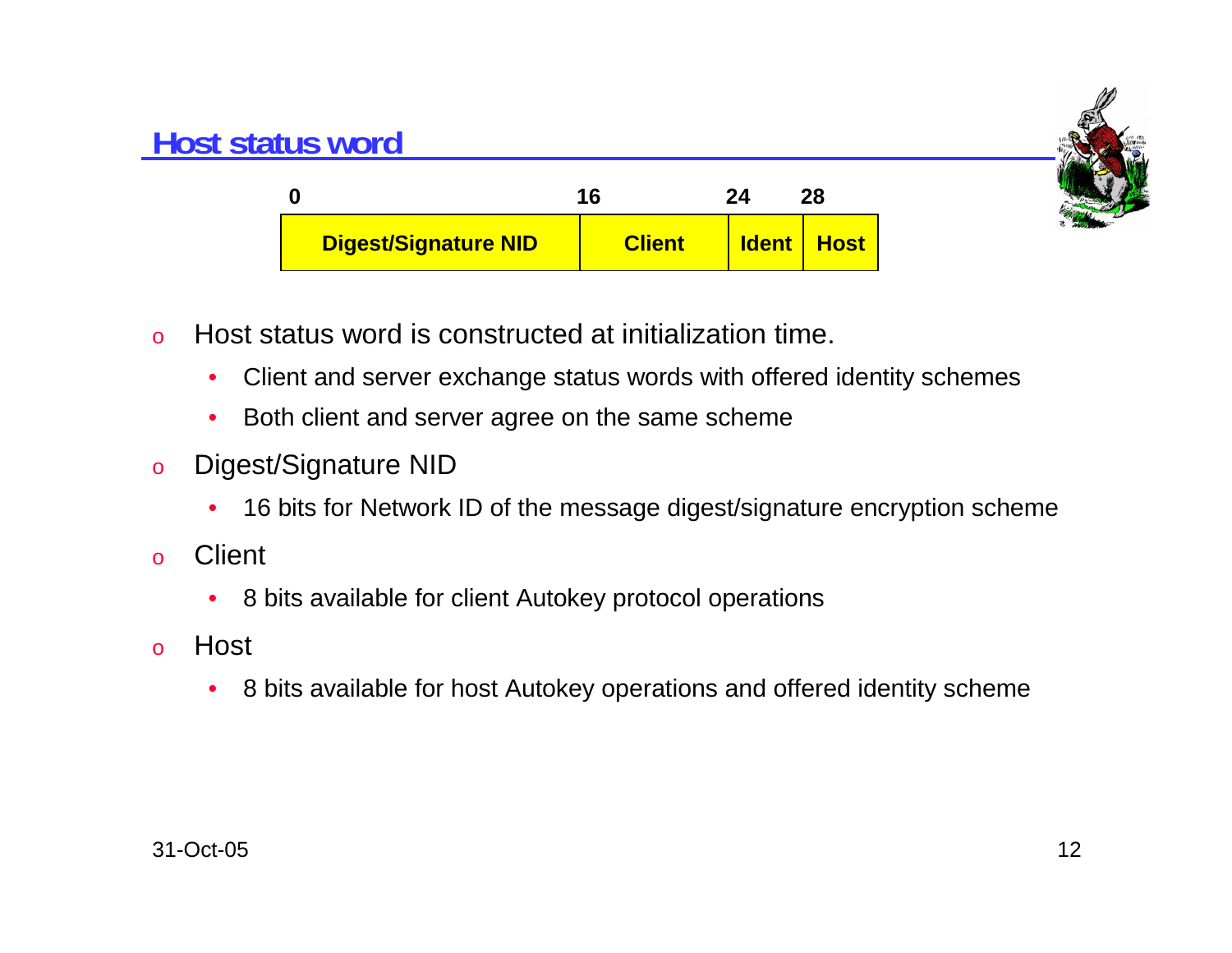## **Autokey protocol exchanges**

- o Parameter Exchange (ASSOC message - not signed)
	- • Exchange host names; agree on digest/signature and identity schemes. Optional: verify host name/address using reverse-DNS.
- o Certificate Exchange (CERT message)
	- •Obtain and verify certificates on the trail to a trusted root certificate.
- o Identity Exchange (IFF, GQ and MV messages)
	- Verify server identity using agreed identity scheme (TC, IFF, GQ, MV).
- o Values Exchange (COOKIE and AUTO messages)
	- • Obtain and verify the cookie, autokey values and leapseconds table, depending on the association mode (client-server, broadcast, symmetric).
- o Signature Exchange (SIGN message)
	- • Request the server to sign and return a client certificate. The exchange is valid only when the client has synchronized to a proventic source and the server identity has been confirmed.

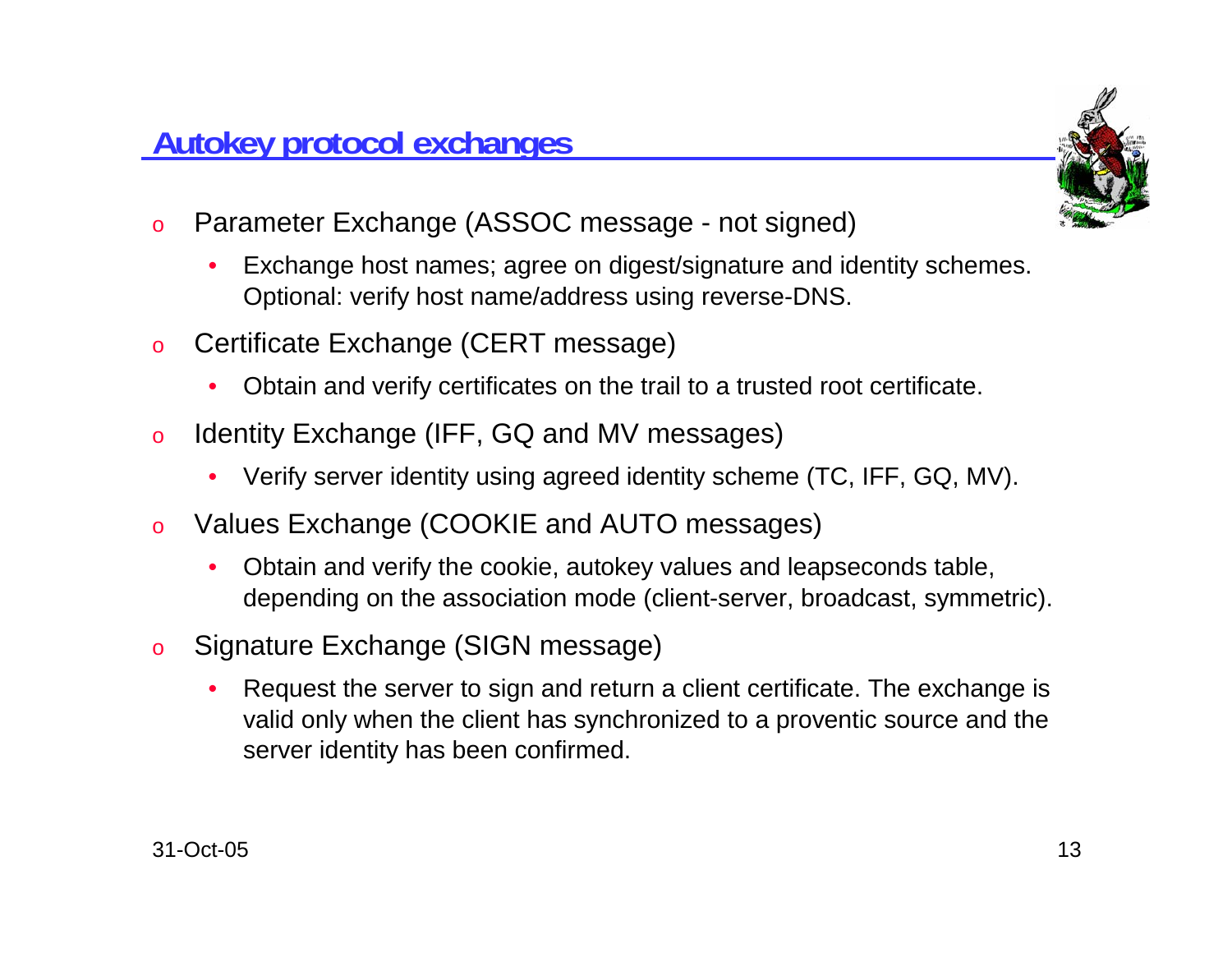

# **Parameter and certificate exchanges**



- o Initial exchange of host status words defines server message digest and signature encryption algorithm and identity scheme.
- o The Certificate Request/Response cycle repeats as needed.
	- •Primary (stratum 1) certificate is explicitly trusted and self-signed.
	- • Secondary certificates are signed by the next lower stratum server and validated with its public key.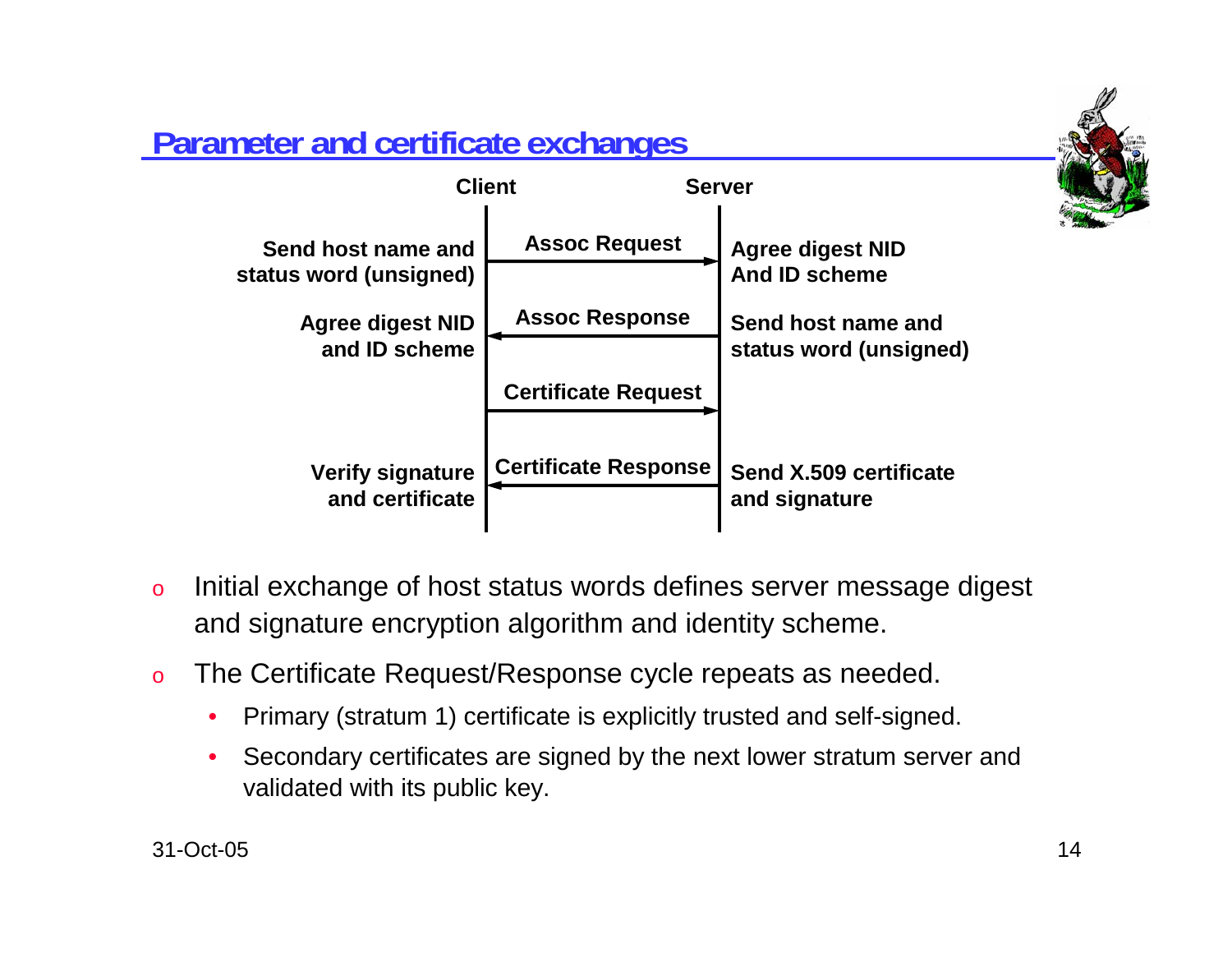## **Identification exchange**



- o This is a challenge-response scheme
	- • Client Alice and server Bob share a common set of parameters and <sup>a</sup> private group key *b*.
	- •Alice rolls random nonce *r* and sends to Bob.
	- • Bob rolls random nonce *k*, computes a one-way function *f*(*<sup>r</sup>*, *k*, *b*) and sends to Alice.
	- •Alice computes some function *g*(*f*, *b*) to verify that Bob knows *b*.
- o The signature prevents message modification and binds the response to Bob's private key.
- o An interceptor can see the challenge and response, but cannot determine *k* or *b* or how to construct a response acceptable to Alice.

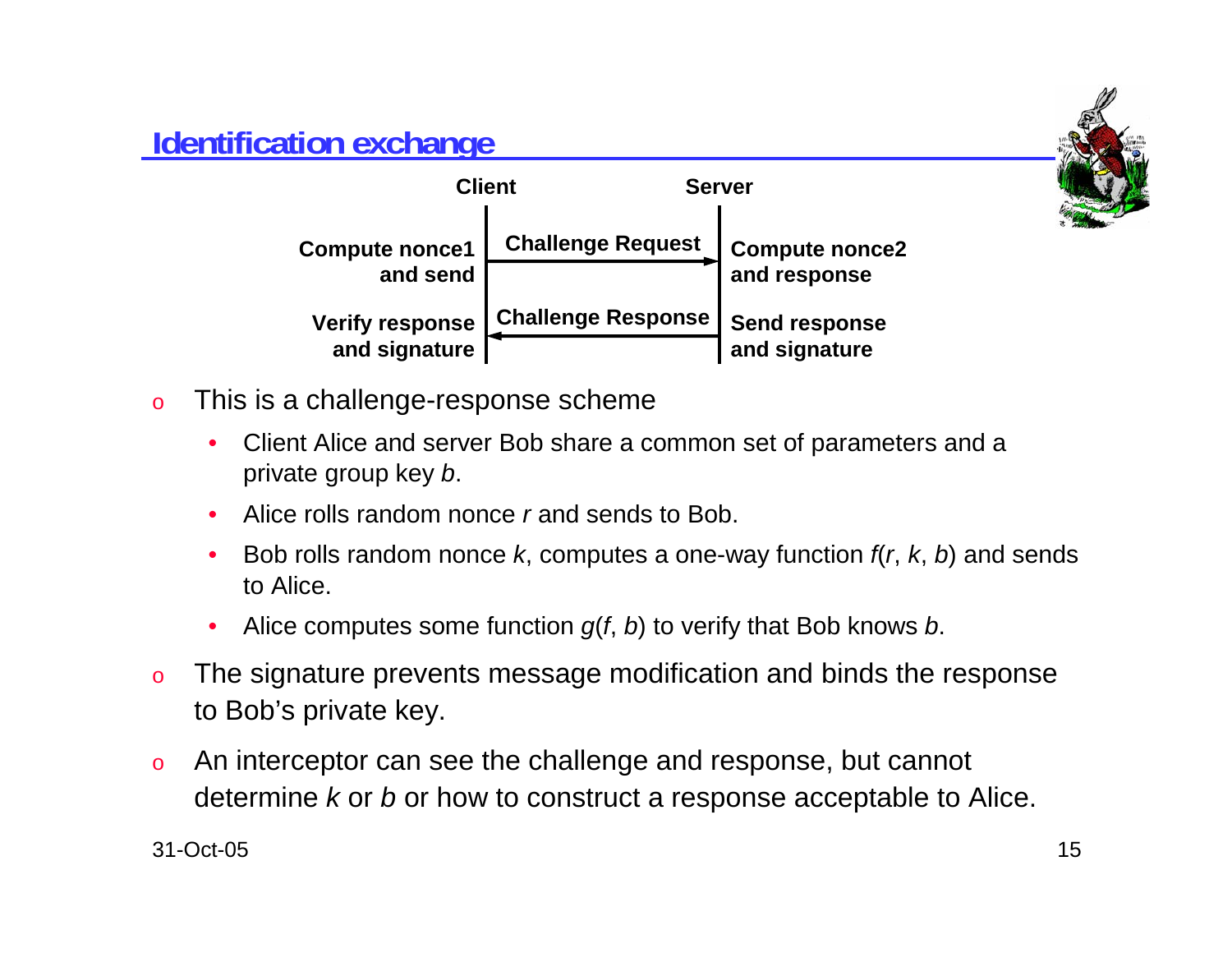## **Cookie exchange ClientActive PeerServerPassive PeerVerify signature; decrypt cookie | Cookie Response Cookie Request Send encrypted cookie and signature** Send public key and signature **Fig. 2018** Verify signature; encrypt cookie

- o Client sends public key to server without signature when not synchronized.
- o Symmetric active peer sends public key and signature to passive peer when synchronized.
- o Server cookie is encrypted from the hash of source/destination addresses, zero key ID and server private value.
- oSymmetric passive cookie is a random value for every exchange.
- oServer private value is refreshed and protocol restarted once per day.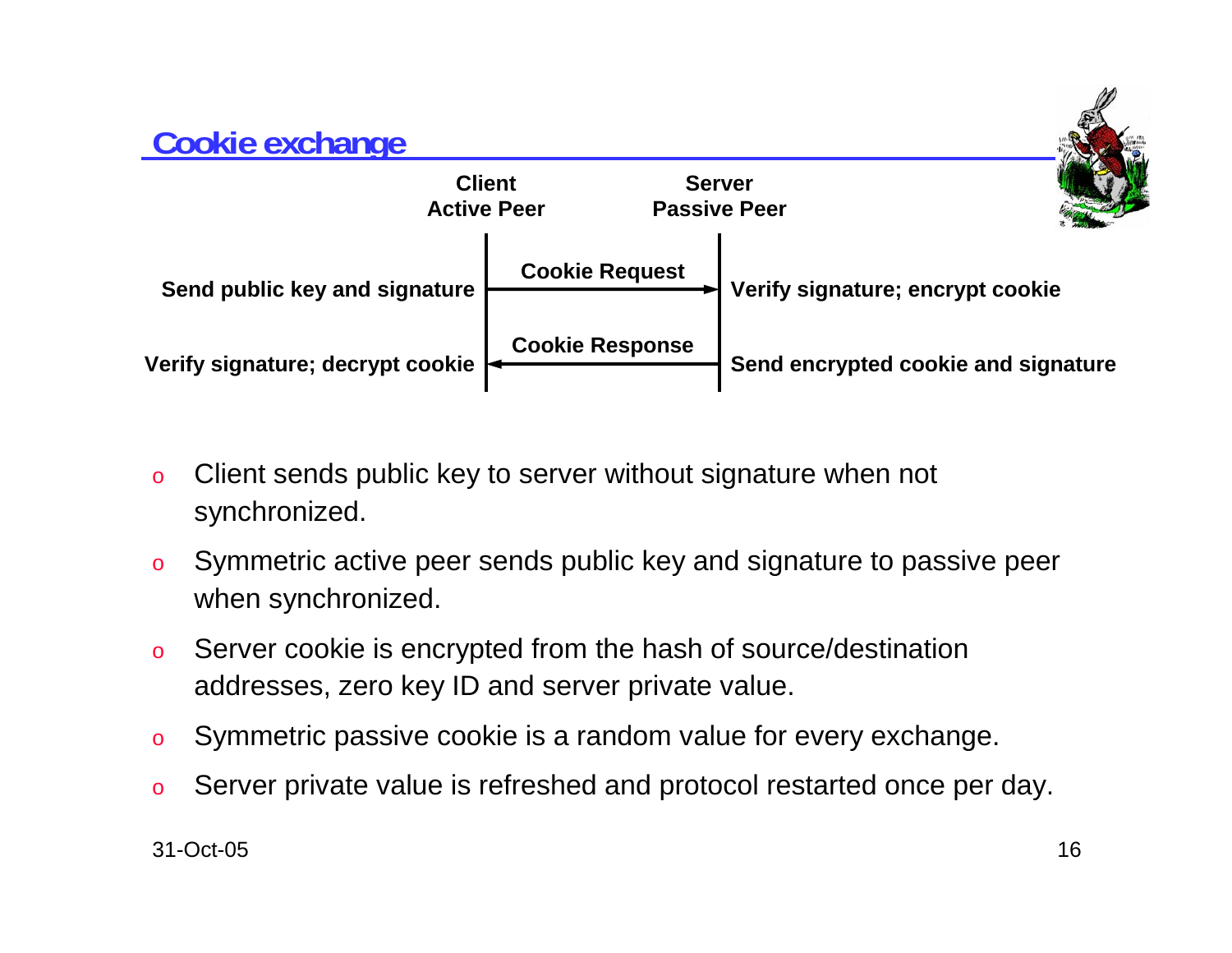## **Autokey exchange ClientActive PeerServerPassive PeerVerify signature; install values <br><b>Autokey Response Autokey Request Send autokey values and signature** Send request and signature  $\begin{array}{c} \begin{array}{c} \hline \end{array} \end{array}$  Verify signature

- o Server generates key list and signature calculated to last about one hour.
- o Client sends request to server without signature when not synchronized.
- oServer replies with the last index number and key ID on the list.
- o Broadcast server uses AUTO response for the first message after regenerating the key and ASSOC response for all other messages.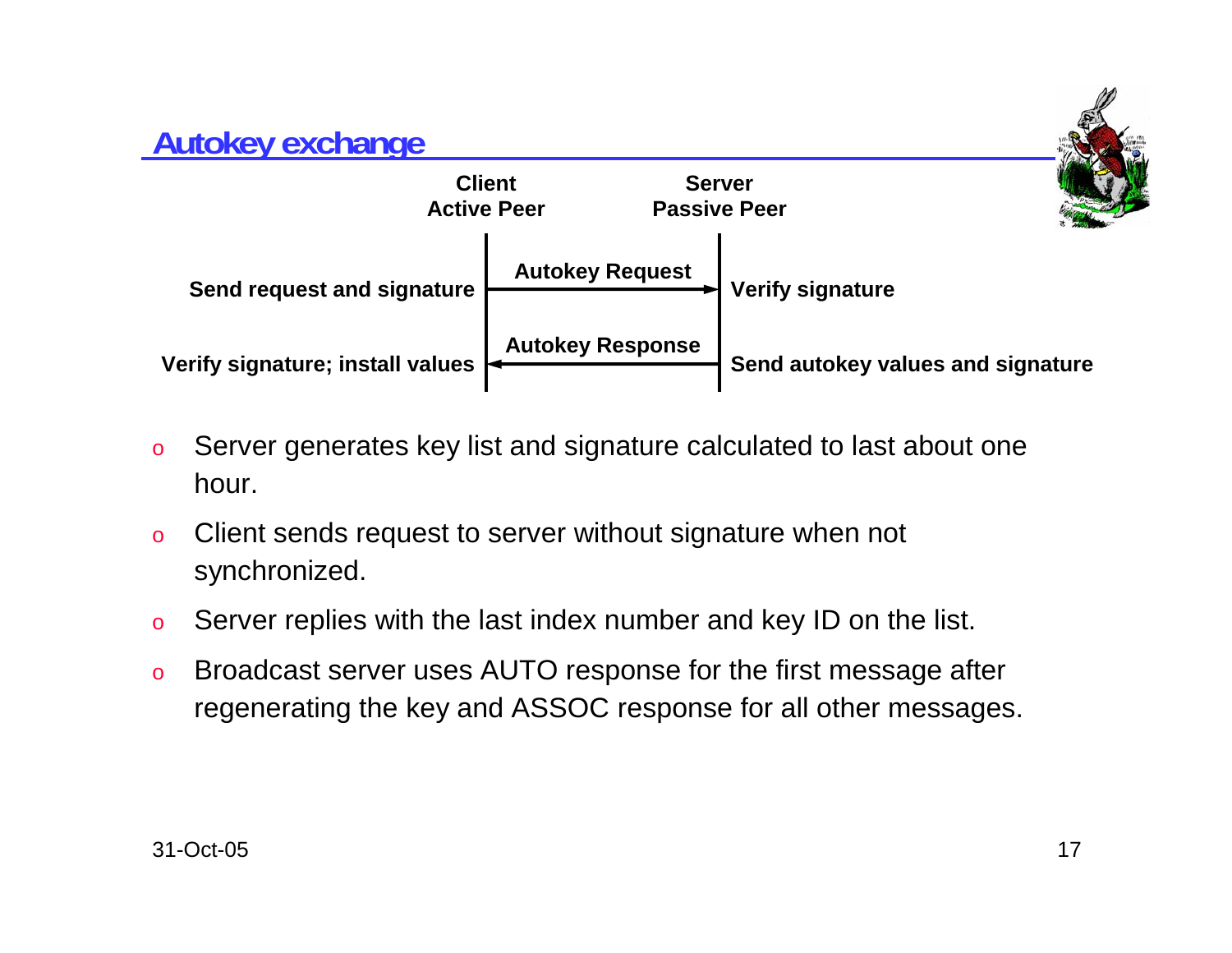

- o This is used to authenticate client to server, with server acting as de facto certificate authority using encrypted credential scheme TBD.
- oClient sends certificate to server with or without signature.
- oServer extracts request data and signs with server private key.
- oClient verifies certificate and signature.
- o Subsequently, client supplies this certificate rather than self-signed certificate, so clients can verify with server public key.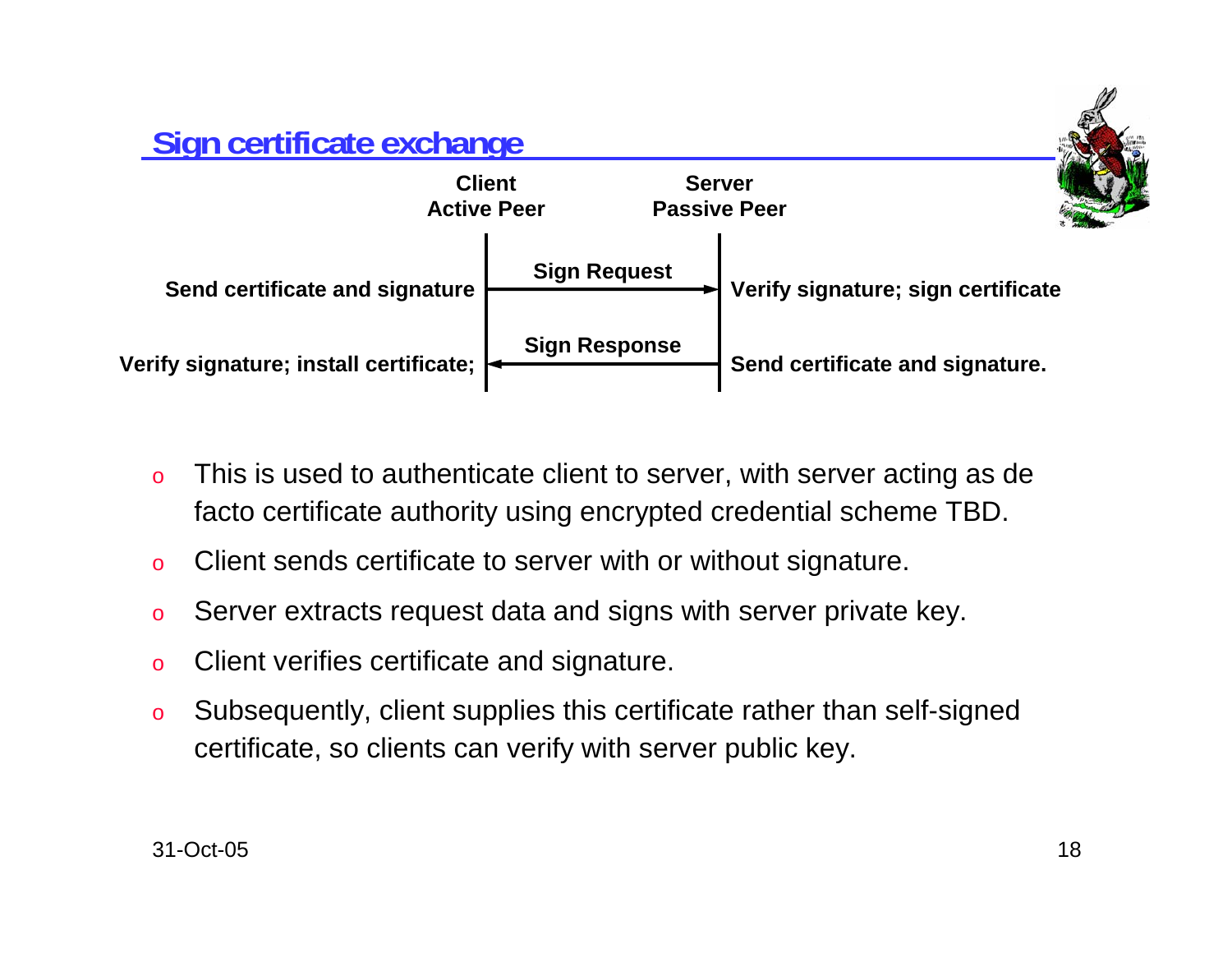

- o The broadcast server sends messages at fixed intervals.
	- • The first message sent after regenerating the key list includes the autokey values and signature.
	- • Other messages include the server association ID, but no signature. This is used as a handle for clients to request the autokey values if necessary.
	- •These messages are considered public values, so the cookie value is zero.
- o When a multicast client receives the first message, it temporarily switches to client/server mode in order to calibrate the networkpropagation delay and authenticate the server.
- o The client first obtains the parameters and verifies the certificate, identity and signature as in client/server mode, then obtains the autokey values and signature.
- o When the propagation delay is calibrated, the client switches back to broadcast client mode and makes no further transmissions.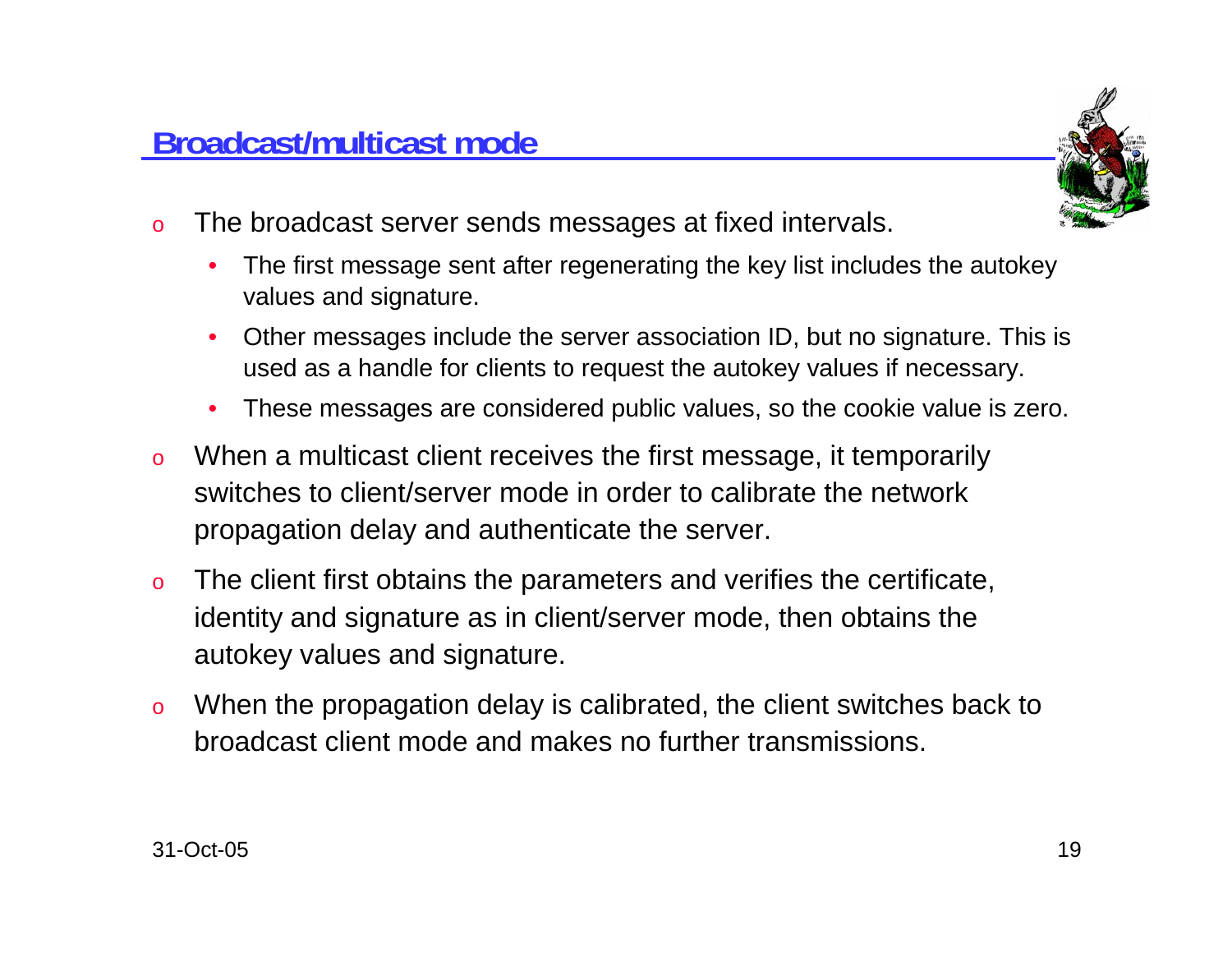

# **Broadcast/multicast mode protocol**

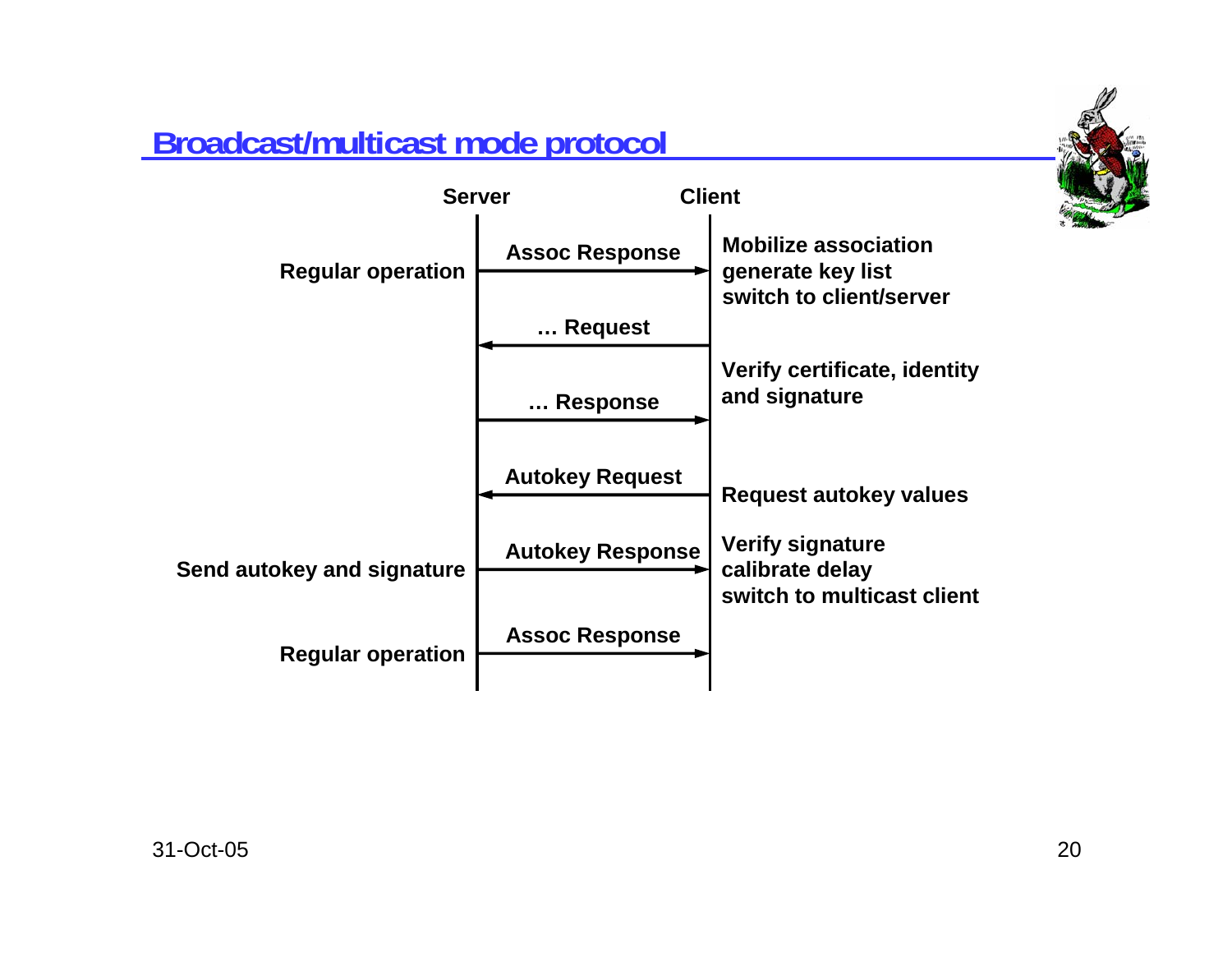## **Symmetric modes**



- oSymmetric peers can each synchronize the other, depending on which one has the lowest synchronization distance.
	- • One of the peers must be active; the other can be active or passive. Each peer computes a cookie and generates key lists independently.
	- • The passive peer is presumably already synchronized to a proventic source. It mobilizes an association upon arrival of the first message from the active peer and begins a parameter exchange.
	- • The active peer proceeds through the various exchanges until synchronized to the passive peer. The passive peer continues the parameter exchange.
	- $\bullet$  When the active peer is synchronized, the passive peer proceeds through the various exchanges until synchronized to the active peer.
	- • When the passive peer is synchronized, both peers continue using the key lists as necessary. An AUTO response with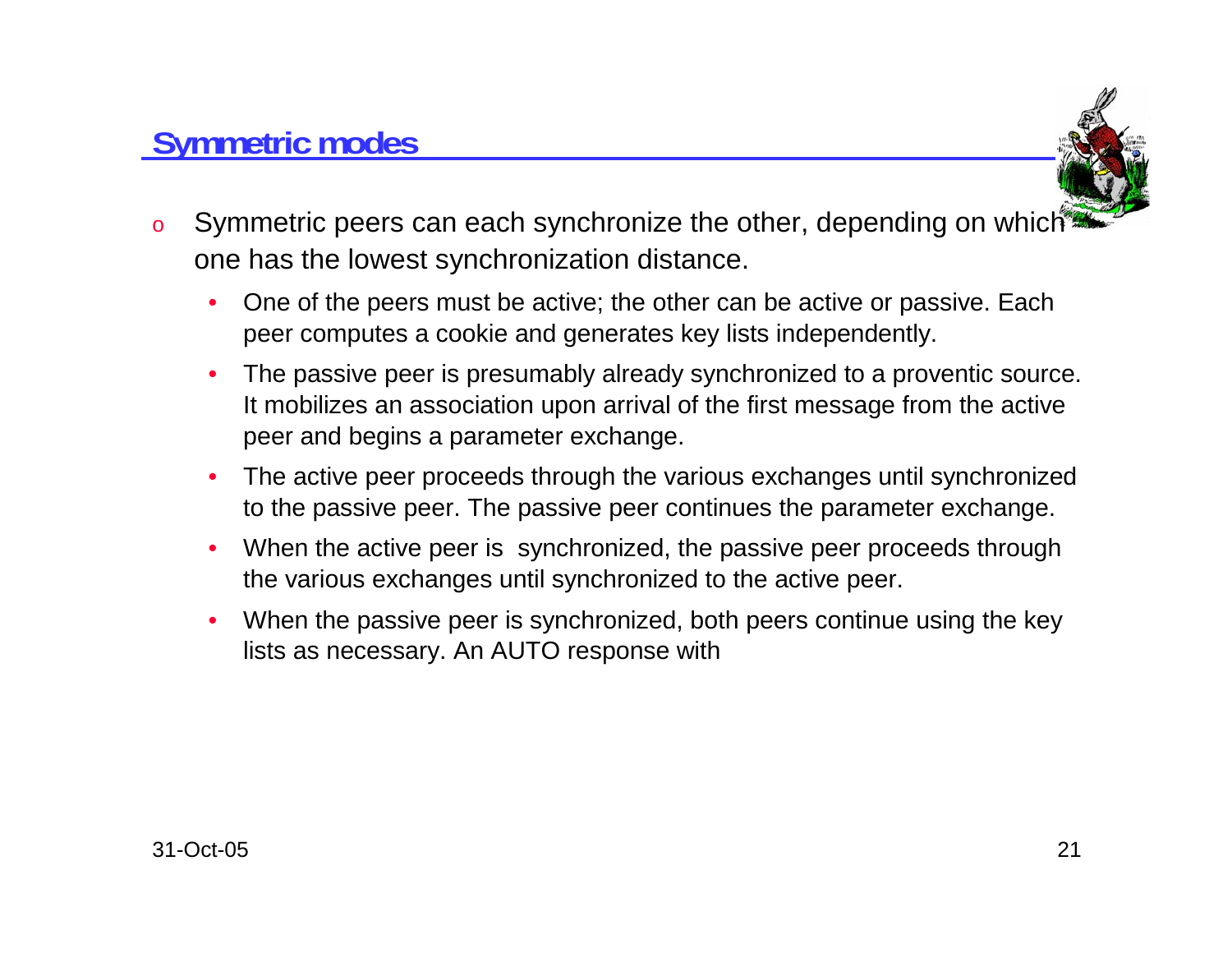

## **Symmetric modes protocol**

| <b>Symmetric</b><br><b>Active</b>                   |                         | <b>Symmetric</b><br><b>Passive</b>                  |
|-----------------------------------------------------|-------------------------|-----------------------------------------------------|
| <b>Obtain credentials;</b><br>mobilize association; | <b>Cookie Request</b>   | <b>Obtain credentials;</b><br>mobilize association; |
| generate key list.                                  |                         | compute cookie.                                     |
|                                                     | <b>Cookie Response</b>  | <b>Generate key list;</b>                           |
|                                                     | <b>Autokey Request</b>  | send cookie;<br>send autokey values.                |
| Regenerate key list;                                | <b>Autokey Response</b> |                                                     |
| send autokey values.                                |                         |                                                     |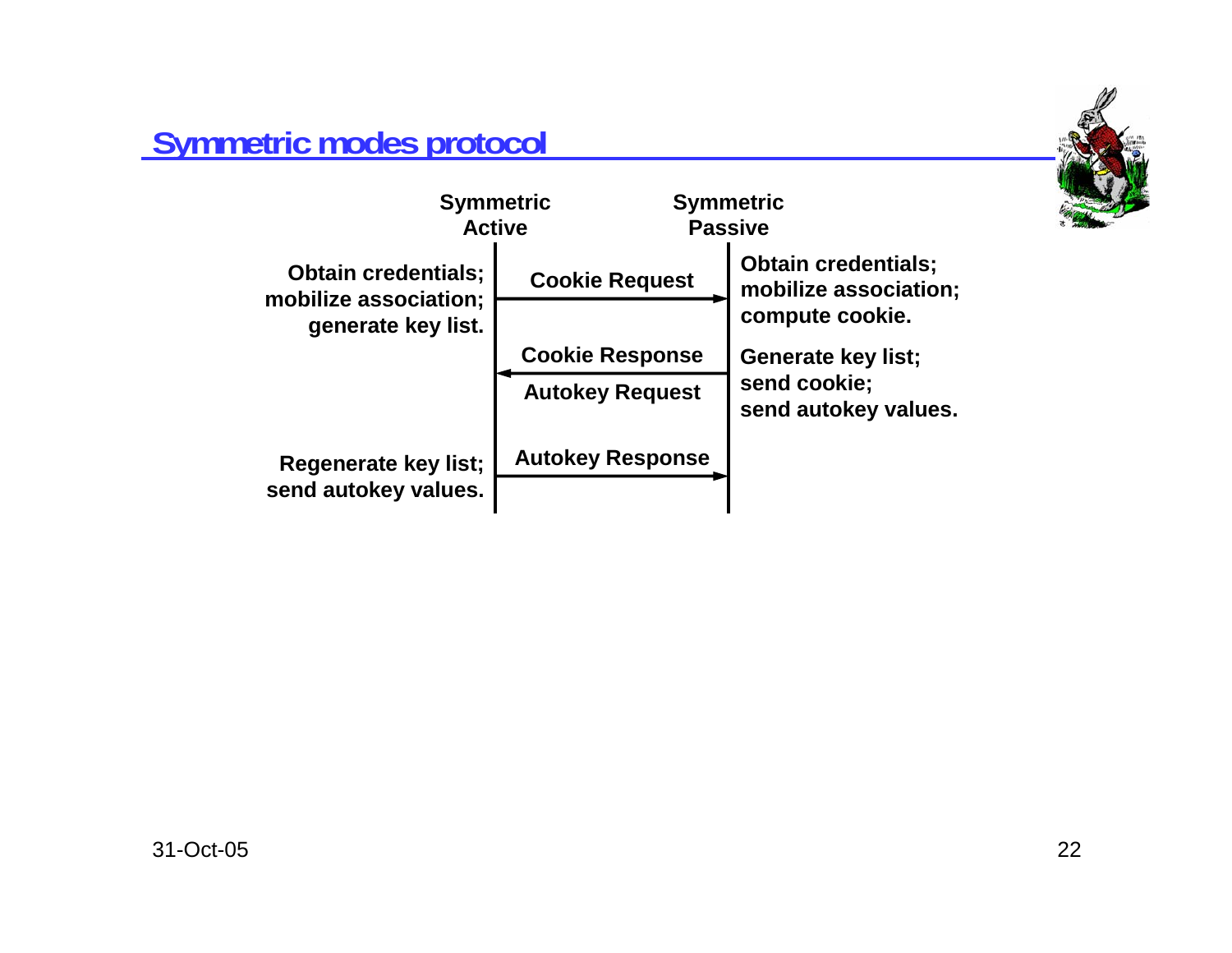#### 31-Oct-05

# **TAI leapsecond table**

- o The UTC leapsecond table contains the historic epoches, in NTP seconds, of leapsecond insertions since UTC began in 1972
	- $\bullet$ An authoritative copy is on NIST NTP servers in pub/leap-seconds
	- $\bullet$ It can be retrieved directly from NIST using FTP
	- $\bullet$ It can be retrieved from a server or peer during the Autokey dance
	- •If both peers have the table, only the most recent is used
	- $\bullet$ NTP provides the seconds offset relative to TAI to the kernel
- o Application program interface
	- •The ntp\_gettime() system call returns the current time and seconds offset relative to TAI
	- • Currently, only FreeBSD, Linux and locally modified SunOS and Tru64 (Alpha) have modified kernels to support this interface